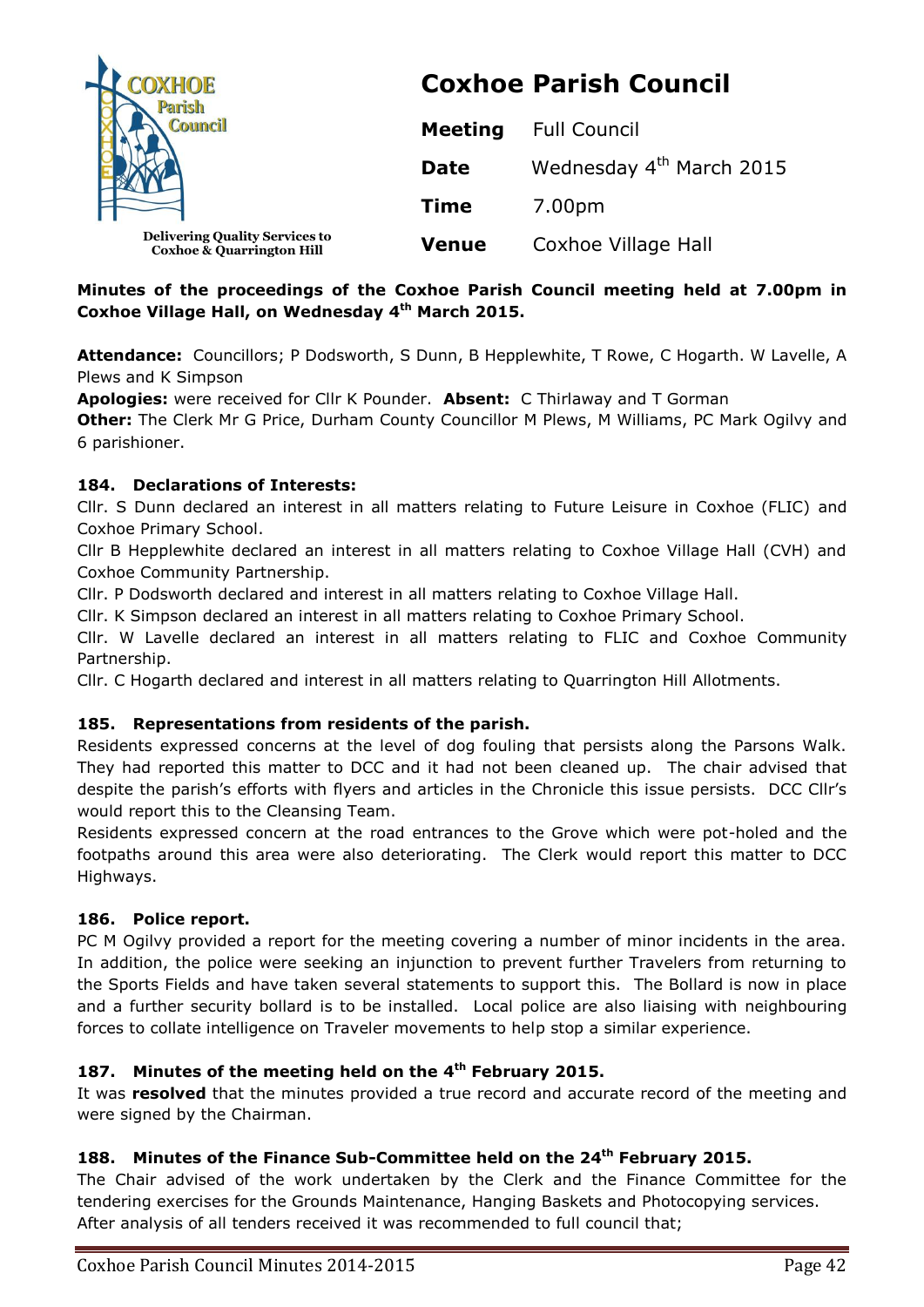a) **Grounds Maintenance.** Altogethergreener be offered the contract and for the Clerk to arrange a meeting with them to discuss the offer as items will be excluded from the contract until such time when they proceed (i.e. the Quarrington Hill Environmental Improvements and Village Greens at Coxhoe) and that due to a cost implication the council will no longer proceed with maintenance of the Closed Churchyard due to cost implications.

It was **resolved** by full council that this recommendation be approved.

- b) **Hanging Baskets and Floral Containers.** Thindford Nurseries is offered the contract. It was **resolved** by full council that this recommendation be approved.
- c) **Photocopying Services**. In view of the poor response to this tendering exercise the Finance Sub-Committee Recommend to the Council that the Clerk canvasses directly with potential providers to obtain additional quotations.

It was **resolved** by full council that this recommendation be approved.

### **189. Clerk's Report on matters raised from the previous meeting.**

The Clerk had provided members with a report on the matters raised from last month and the actions undertaken. Some matter is re-agended in view of changes.

**Minute 119.** No response is received from the contractor regarding the repair to the sign in the Churchyard. Members suggested that the unit be collected by the parish.

**Minute 161.** Quarrington Hill Community Centre. Members advised that they were being consulted on the removal of support grant of  $£1,600$  from DCC. Letters were sent to DCC Cllr's on this matter and concerns expressed in the DCC Survey Monkey.

Quarrington Hill Front Street Regeneration Scheme Planning Application. Issues were resolve and the planning application is now accepted by DCC.

**Minute 162.** DCC proposal to remove Street Lights affecting the minor road from Coxhoe to Kelloe (Sharon Avenue). Members advised that the section of lights from Coxhoe to Kelloe were jointly funded by these parishes and this matter needed further clarification. The Clerk had submitted an objection to DDC and sought support from Kelloe parish.

**Minute 168.** The chairman advised that the recent introduction of school bus fees was a particular concern for residents in the parish. It was resolved for the school governors with support from the parish council to lobby their DCC Councillors and MP regarding this matter. Letter sent to all DCC Cllrs and MP.

**Minute 171.** Policy for Social Media/Facebook. Final amendments were to be received by the Clerk.

## **190. Durham County Councillors report.**

A copy of the report was circulated to members prior to the meeting. In addition to the written report members of the parish requested that when village walkabouts were being planned that the Clerk is advised so that the information can be circulated to members. It was **resolved** to accept the report.

#### **191. Community Reports.**

- **I. Quarrington Hill Village Partnership**. No report.
- **II. Quarrington Hill Community Centre**. No report.
- **III. Quarrington Hill Front Street Regeneration Scheme**. The Clerk advised that the Planning application was submitted and the recent tendering exercise has established costs for the implementation and maintenance of ground works and sought quotes for the concrete plinths to support the sculptures. Funding applications are submitted by Members and an agreement is in place with Home Housing to use the land at Belle Vue and Hawthorn Crescent to site sculptures. The Clerk will prepare the Artiste contract for when the commission starts. Members from the group were aware that the cost to undertake the landscape work were below the estimates and that this spare funding could be utilised to provide additional planting schemes in Quarrington Hill. Members agreed for the Clerk to work with the group to look at additional landscaping/planting.
- **IV. Coxhoe Community Partnership**. No report.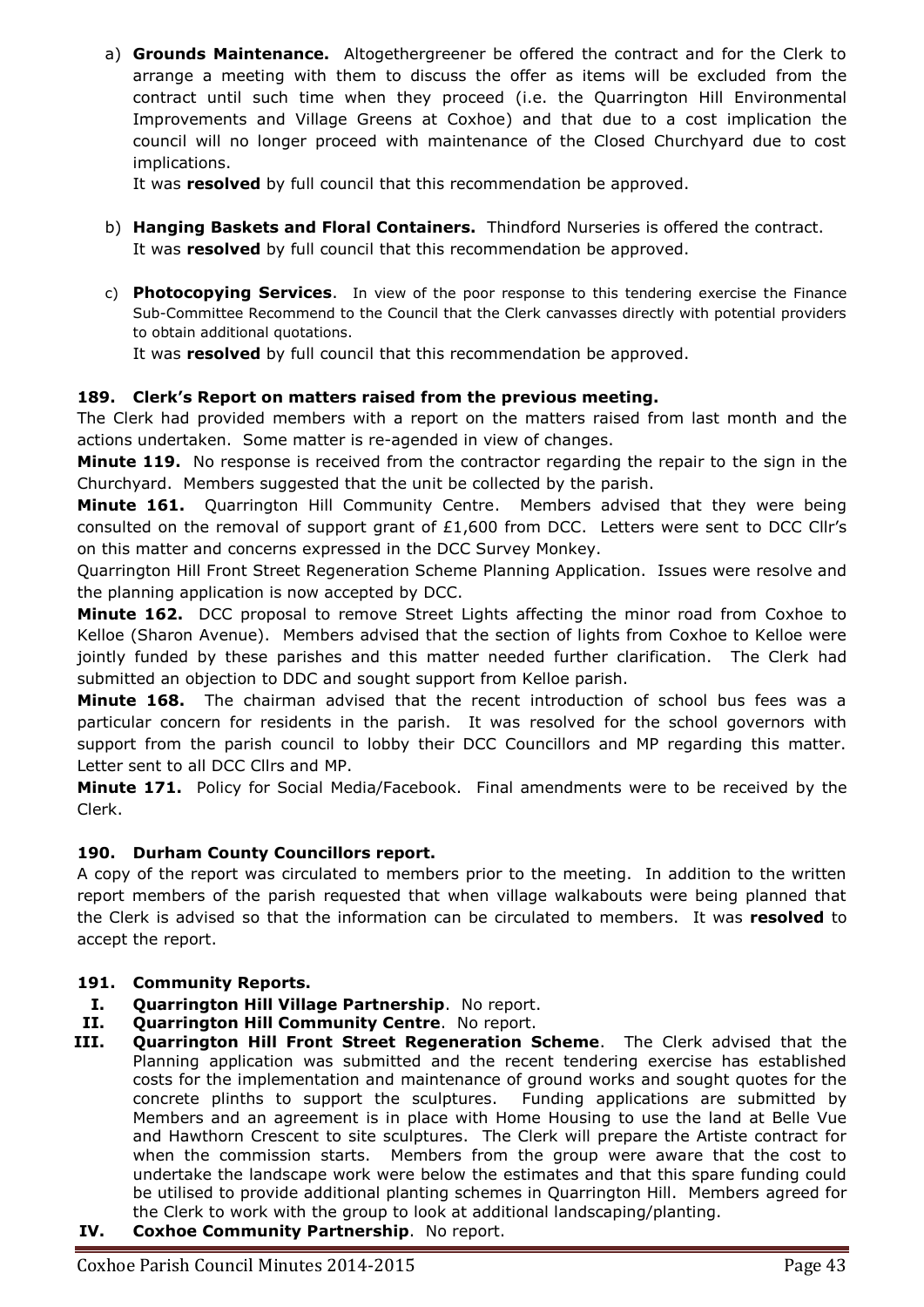## **V. Coxhoe Village Heritage and Learning Project.**

Members advised that following the recent meeting the group are looking at the village street landscape and may consider further features of sculpture to the village green, additional railway gates. The old Potteries site which is subject to a planning application will have an Archaeological survey undertaken that could have community participation. Any findings could add to the study of village history. Cllr M Williams advised that the site may have asbestos and dangerous gases and will need to be examined prior to such activities. If the application is approved Section 106 funds have been requested to support a pumping station and there is none available for village schemes.

The Clerk was requested to write to DCC concerning the Section 106 Planning Gain and to request that all future applications are mindful of the parish needs to support community facilities and the Village Green.

# **VI. Coxhoe Village Hall**.

Members advised that the website had been updated and traffic at the site was greatly improved. The AGM will be held next week. A vacancy exists for a Caretaker/Cleaner. The funding application for the Heating system renewal is submitted. Blinds have been installed, new stage rear curtains installed with help from the Hop group. Events and bookings are going well with schedule of events published on the website. The previous report advising that Barretts were to renew the kitchen may not materialise.

## **VII. Active Life Centre Coxhoe.**

Members advised that despite an electrical fault gratefully repair by DCC it had been a good start to the year. Badminton England has expressed interest in assisting the renewal of the sports hall lighting and the flooring. Some repainting works have taken place. The Trustees give their thanks to the volunteers who help to distribute the leaflet with Chronicle. A member of staff is leaving and this will allow a further review of staffing. It was **resolved** to accept the report.

## **VIII. Young People including Coxhoe Youth Room.**

Members advised that Investors in Children (IIC) will start work on the project at end of March initially focusing on circulating information and engaging with young people. The group are also working on the Job Description and Personal Specification of Youth Worker. It was **resolved** to accept the report.

### **IX. PP2 Two Years On.**

Members provided a 4 page update that was attached for information. It was proposed to include this update in the June Chronical Edition and this draft required input from members. It was **resolved** to accept the update and for members to provide feedback on the draft.

#### **192. Correspondence for Information and Action.**

- **a)** Members noted the reply received from MP Roberta Blackman on the School Bus Fees.
- **b**) The Clerk advised that additional information was received from DCC (Oliver Sherratt) concerning the use of CCTV camera's that would give parish council's more control over their use should they purchase one. In view of this the Clerk was requested to seek additional information from DCC (statistics on Fly-Tipping in the parishes of Kelloe and Coxhoe) to provide further information for the council's deliberations.
- **c)** The Clerk advised that further information was received from Kelloe Parish who were against the DCC's proposal to turn off the Street Lights along Sharon Avenue between Kelloe and Coxhoe. The Clerk had submitted the parish's objection on this proposal.
- **d)** The Clerk had circulated information to members on the North East Combined Authority (NECA) who were consulting on the proposed 'Devolution of Powers from Government'. The papers circulated provide members with an opportunity to make comments on this. It was **resolved** that members would submit comments individually.

## **193. Offer of Grant (£500) from Civic Pride/It's your Neighbourhood.**

Members were unsure of the grant intention and requested the Clerk to circulate the original application on this matter.

#### **194. Feedback from the Quarrington Hill Tip Site Visit/Meeting.**

Members advised that the site visit had proved to be a real eye-opener as very little was known of what was inside. Members attending were advised that landfill operations had ceased in June 2014 and since then works to cap off the remaining landfill cell were being undertaken. This involved reshaping the cell, covering it with protective soils, and then placing an impermeable membrane over the top before covering with restoration soils to be finally grass seeded. These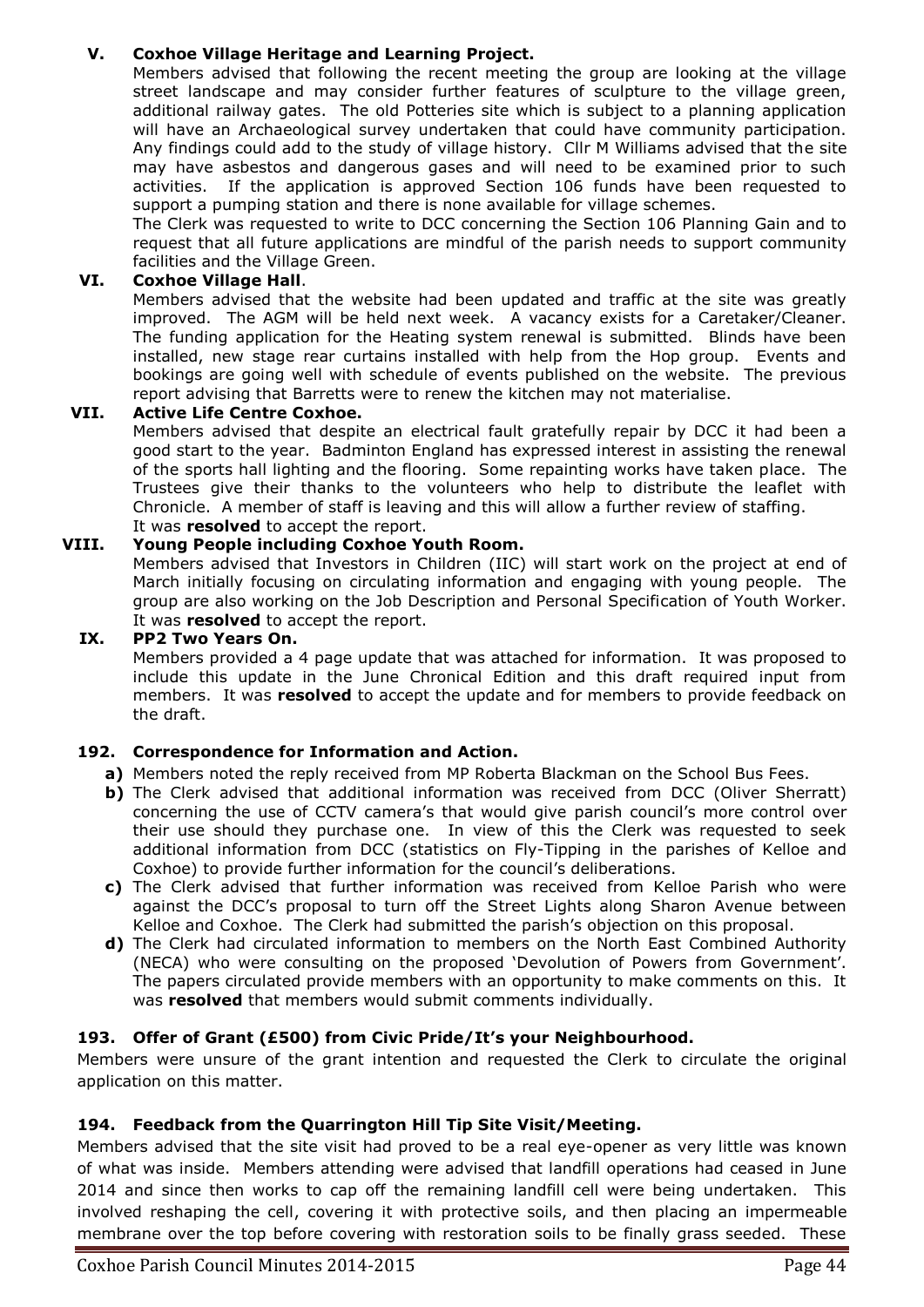works had caused some disruption to the site which was perhaps why odours were released but work on this had progress well and all the afore works were on schedule to be completed by late summer 2015. The Environment Agency will require Gas extraction and the capturing of liquids to continue for years to come but eventually the internal landscape of the site could provide a location for public access such as walking.

### **195. Big Spring Clean.**

Members advised that as part of the Keep Coxhoe Clean Campaign volunteers are needed. Several areas were noted where broken glass and grit was lying on footpaths and required cleaning. Cllr M Plews advised of the group in Bowburn that was already set up and would be a good contact to find out how they operate. It was also suggested that the Scout who had done such work in the past could be resurrected. Contact would be made with them.

## **196. Durham Ask Update from the previous meeting held on 11th February 2015.**

The Clerk had circulated the notes from this meeting and members requested the Clerk to clarify with DCC the statement on the Kingswood, whereby the parish council was seeking the 'transfer of ownership' to the parish rather than just the management of it.

### **197. Land to the North East side of Coronation Terrace.**

The Clerk had circulated papers on the proposal by DCC to omit this section of land from the village green transfer as a way of progressing this matter as the Care Centre needed parking space. It was **resolved** for the Clerk to reply to DCC advising that the parish would rather this land was transferred to the parish who could then lease it back to the Care Centre.

### **198. Coxhoe Village Green Scheme.**

A meeting on this took place on the  $25<sup>th</sup>$  February.

### **199. Cornforth Lane Road Closure and Green Crescent Vehicle Trespass.**

A public consultation event is to be held in the Village hall concerning these matters on the  $18<sup>th</sup>$ March at 7pm.

## **200. Proposed Changes to Parking Restrictions**.

The Clerk had circulated the draft proposal scheme received from DCC Highways. It was resolved that the Clerk write to all residents on Sanderson Street and those opposite on these proposals suggested by DCC.

## **201. Transfer of Coxhoe Village Hall (CVH) to the Council and Lease back to CVH.**

The Clerk advised that a meeting with Nick Hadrofield had taken place and this agreement will be progressed to a conclusion over the next 2 months.

#### **202. Policy for Social Media.**

The Vice-Chairman advised that the policy had been amended as previously discussed and circulated. It was **resolved** that this amended copy by adopted by the council.

#### **203. Purchase of internal Notice Board for the Parish Office.**

It was resolved that a budget of £500 be set and the Clerk to liaise with Coxhoe Village Hall on its size, colour and design prior to purchase.

#### **204. Applications submitted or under consideration.**

#### **Planning Applications for Consideration.**

**DM/14/03858/FPA & DM/14/03864 for 2 & 3 Church Street, Coxhoe** – Installation of new Shop Frontage. No objections were raised on these proposals.

**DM/15/00356/FPA for 17 The Avenue, Coxhoe** – Extension and alteration to existing dwelling including raised roof height and forming first floor bedroom, two storey rear extension and a single storey garage extension (amended plan to approval 14/00950. No objection was raised on this proposal.